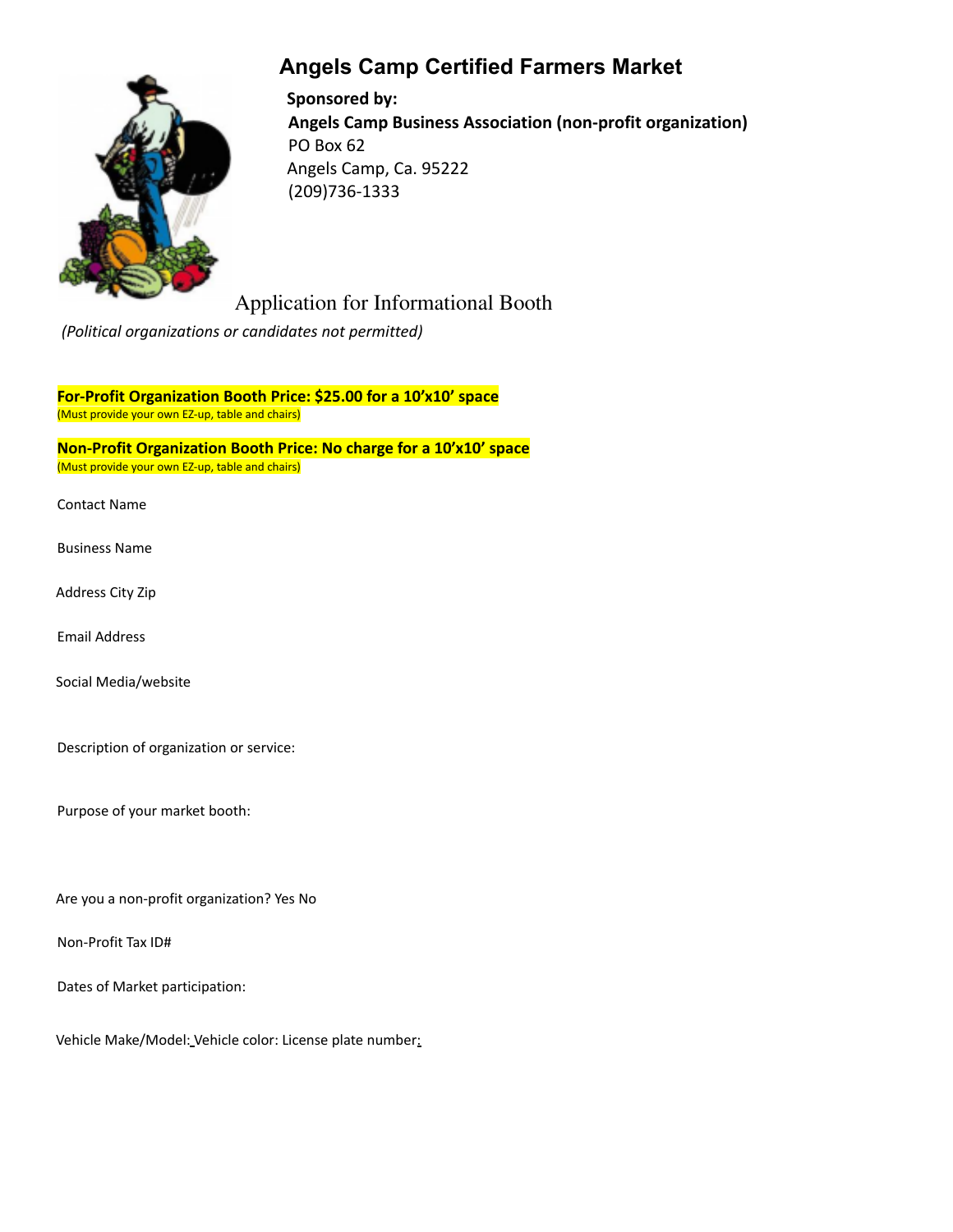#### **Liability Insurance**:

Each vendor is responsible for their insurance and must provide a copy of their liability insurance naming Angels Camp Business Association and the City of Angels Camp as an additional insured. This can be easily obtained from your insurance carrier. If you do not have Liability Coverage it is not difficult nor expensive to obtain it. Ask the Market Manager for additional information.

**Absolutely NO dogs will be allowed at the market in the certified designation area** and any dogs or pets accompanying vendors in the NON-Certified designation area MUST be on a leash.**This is a state law specific to Certified Farmers Markets.**

## **Booth Space Assignments**

Sellers must accept the booth space assigned by the Market Manager and Market Manager reserves the right to shift people around if necessary as new vendors enter the market or leave. Every consideration for maximizing booth location will be made however, and continuity of booth location is always a priority. If you miss more than 2 markets a month, you will risk the chance to no longer be guaranteed your regular space.

#### **Cancellations**

Sellers must notify the market manager of a cancellation within 24 hours of the market start time either by phone, email or text message. After the second NO SHOW without prior notification, the market manager reserves the right to give their semi-permanent booth space to someone more consistent for the duration of the season or charge a penalty of \$25 that must be paid before returning to the market lineup. If the market fees have been paid in advance in full, sellers will always be welcome to attend the market at any time however **after two NO SHOWS, their usual booth space may NOT be reserved**.

## **Booth Setup**

Sellers must arrive at the market **no later than ONE hour before published start time of 5pm. Please have your booth set up for business by 4:30** as we get early bird shoppers at that time and there is no way to keep them from entering a public park. Mid-way thru the market season, due to the sun setting earlier, the market visitors may start to arrive at 4pm and sellers are ENCOURAGED to be set up by 4pm for maximum sales opportunity. Sellers must not leave the market before the published closing time and must leave no later than one hour after the market closes.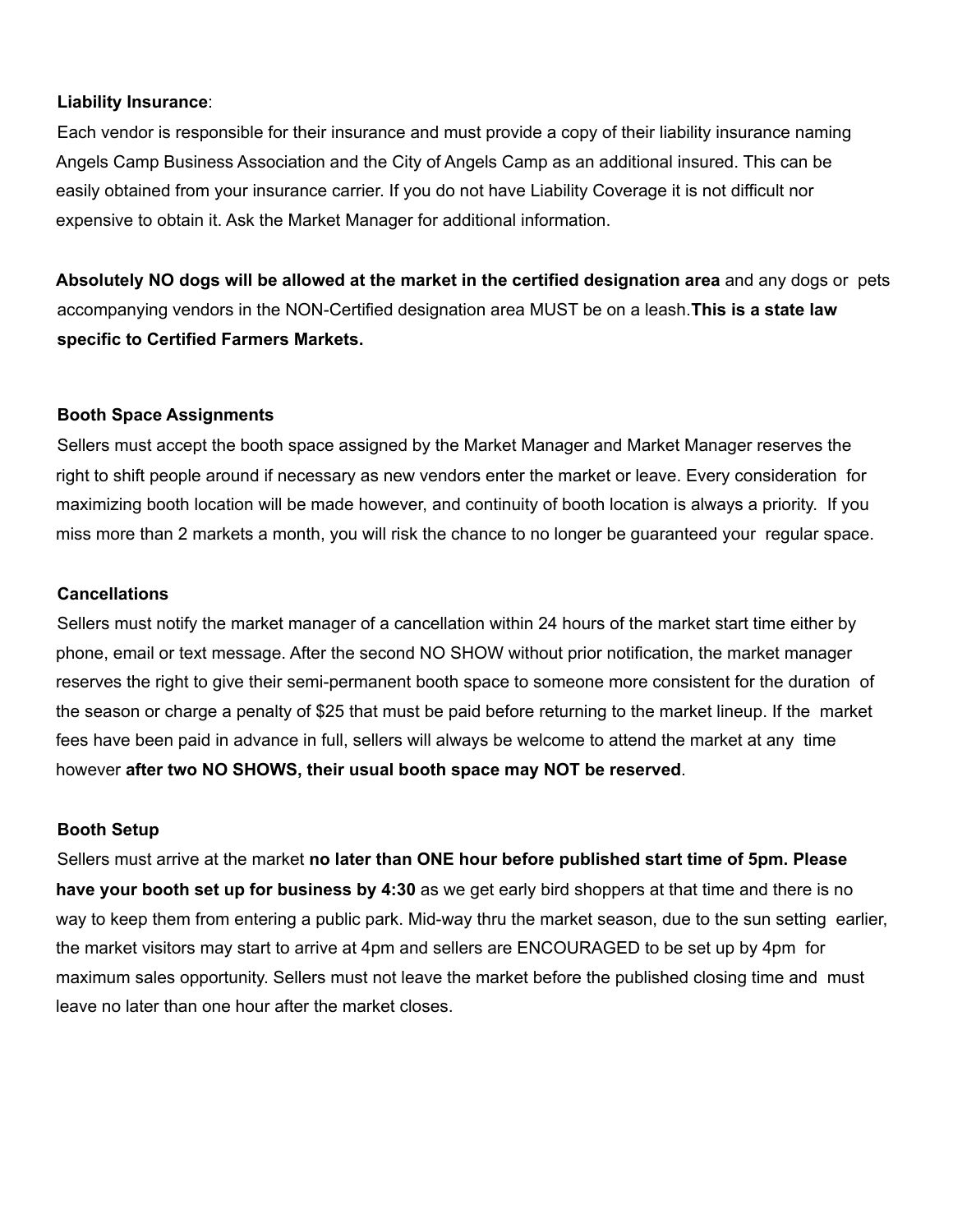## **Parking**

ALL Sellers and those helping in booths MUST move their vehicles from all park parking spots by the start of market time. Vendors must park up top, on Hwy 49/Main Street, or can tandem park in the dirt lot adjacent to the paved parking area, IF the weeds have been cleared to prevent a fire hazard. This is to ensure maximum parking for customers. Sellers will be required to provide their vehicle make and model and license plate number and all sellers understand that if they are found in violation of this rule, after TWO written violation notices from market manager, they will not be allowed back to participate in the market. If Sellers have a handicap placard, you are exempt from this rule but please leave the designated handicap spaces available for our customers.

#### **Conduct**

Sellers must maintain their booth spaces in a safe, clean and sanitary condition. Each seller shall remove all equipment, containers, waste, and trimmings before leaving the Market. **Sellers shall not use the Market trashcans but are welcome to place trash in the Cal Waste dumpster, if available.**

Sellers shall be honest and shall conduct themselves at all times in a courteous and businesslike manner. Rude, abusive or other disruptive or offensive conduct is not permitted. Conduct by sellers that is materially and seriously prejudicial to the reputation or operation of the Market is not permitted. It is the Market Manager's right to require all vendors to share the same commitment to adding value to the markets success and reputation by conducting themselves in a positive and friendly manner. It is also the Market Manager's right to eliminate those vendors who do not share this same standard of conduct. Sellers experiencing any difficulty with customers or sellers MUST refer the matter promptly to the Market Manager.

#### **Market Basket Raffle**

Continuing this season will be a market basket raffle fundraiser. Once a month we will ask each vendor to donate an item or coupon to a raffle prize basket that one lucky market winner will take home. The Market association will be selling raffle tickets for the basket in order to raise additional funds for future market events, (themed nights, activities for kids, entertainment and promotional giveaways). The winning ticket will be read from the entertainment stage at the end of the night! This is a great way to familiarize market visitors with vendors/products that they might not have ordinarily visited/purchased and will generate even more excitement at market.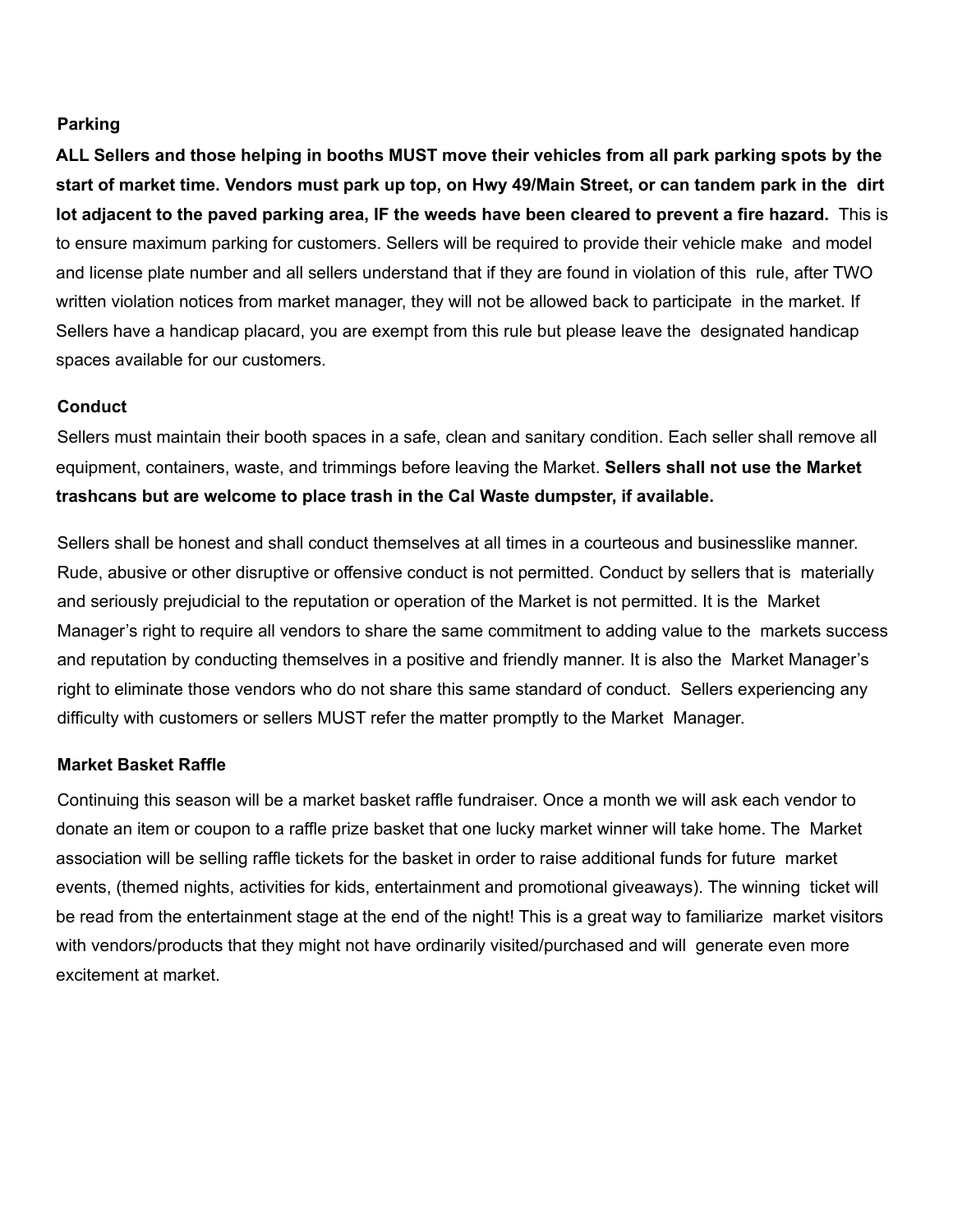I, of \_\_\_\_\_\_\_\_\_\_\_\_\_\_\_\_\_\_\_\_\_\_\_\_\_\_\_\_\_\_ submit the application to join the Angels Camp Farmers Market. I agree (business/organization name)

to furnish all additional required documents at least 7 days prior to my appearance and I agree to be contacted regarding participation in additional events and vendor opportunities sponsored by the Angels Camp Business Association.

I agree to pay my booth fee of \$25.00 for a 10'x10' booth space each time I set up at the Farmer's Market (Waived if Non-Profit). Fee will be collected by the manager or manager's assistant during the market.

I have read the Rules and Regulations of the Market and agree to abide by these rules and other laws, codes, and regulations.

Check one of the following:

- o \$25.00 market fee enclosed
- o Non-profit organization

Check Amount Check # Cash Cash Amount \$

Signature

Date

\*\*Please return application to Market Manager no later than 7 days prior to your planned first market attendance. \*\*

Angels Camp Farmers Market Manager ~Saige Painter (209) 459 - 9114 Email: angelscampfarmersmarket@gmail.com Follow us on Facebook and Instagram: @angelscampfarmersmarket #angelscampfarmersmarket